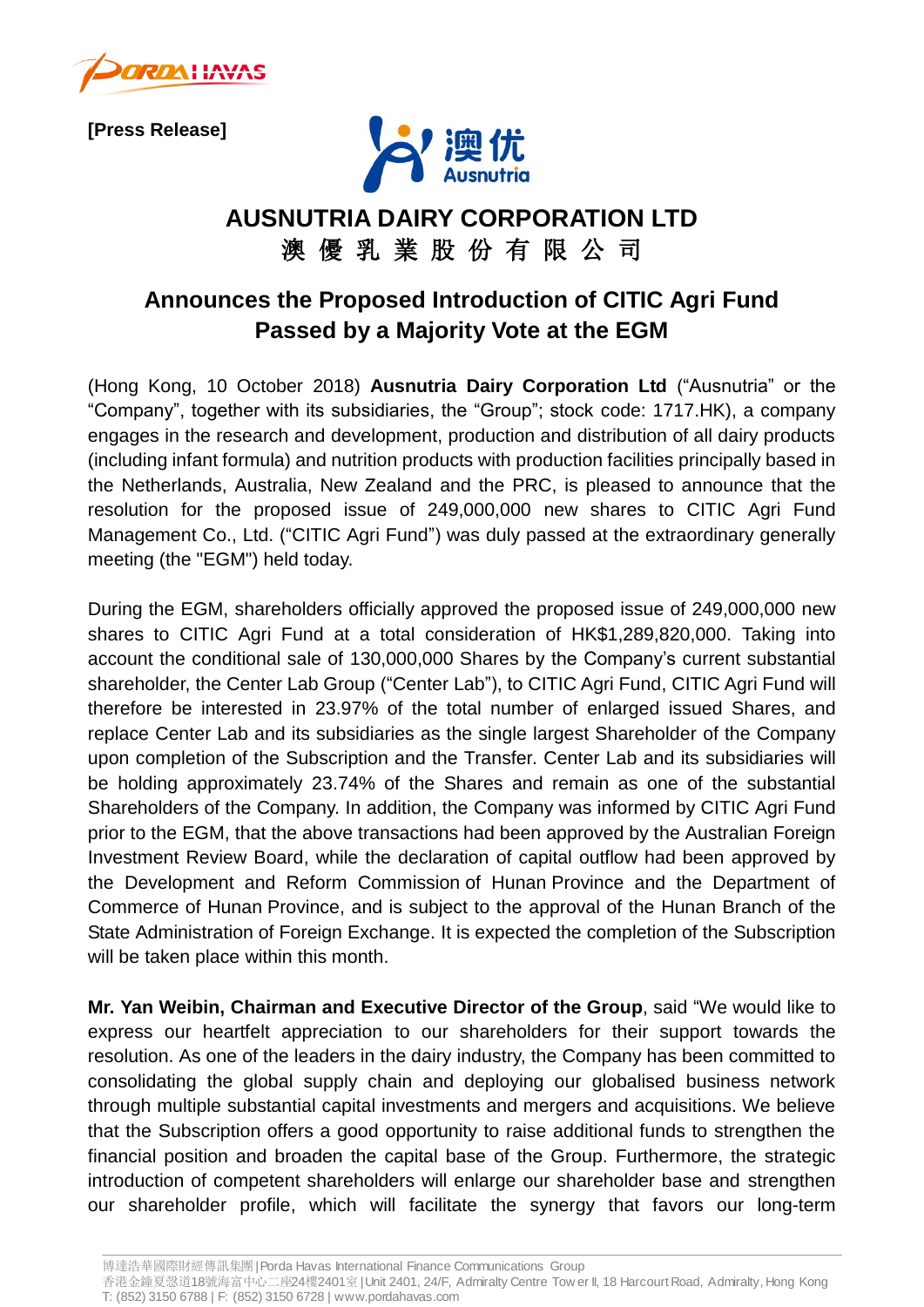

development. Looking ahead, we will adhere to the mission of "Nourishing Life & Growth" and the vision of "Becoming the World's Most Trusted Formula and Nutrition Health Company", focus on the Company's sustainable development, enrich and optimize our investor structure, as well as further enhance our share liquidity and corporate value, so as to create greater value for our consumers and stakeholders."

*- End -*

博達浩華國際財經傳訊集團| Porda Havas International Finance Communications Group

香港金鐘夏愨道18號海富中心二座24樓2401室| Unit 2401, 24/F, Admiralty Centre Tow er II, 18 Harcourt Road, Admiralty, Hong Kong T: (852) 3150 6788 | F: (852) 3150 6728 | www.pordahavas.com